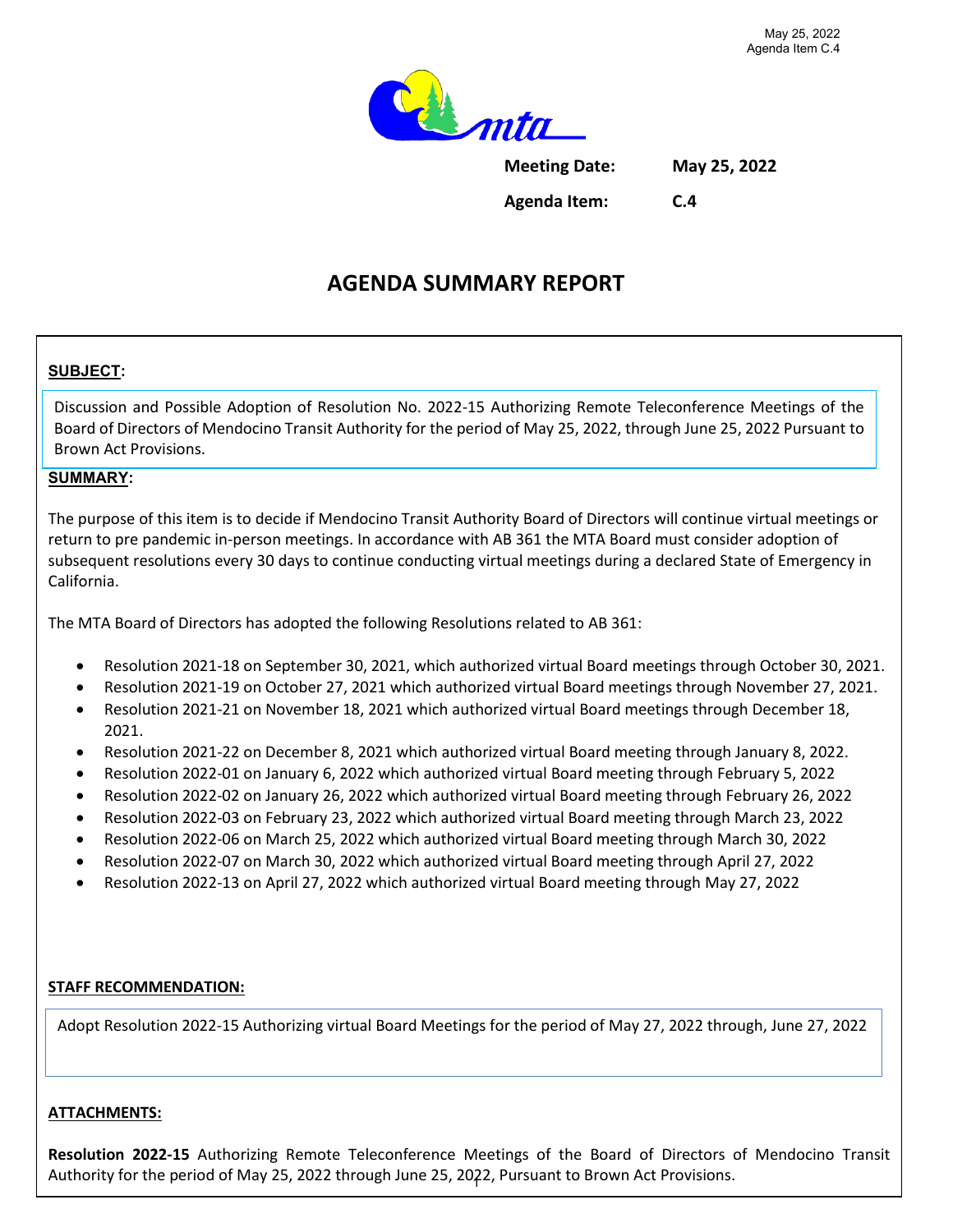

#### **RESOLUTION NO. 2022-15**

**A RESOLUTION OF THE BOARD OF DIRECTORS OF THE MENDOCINO TRANSIT AUTHORITY PROCLAIMING A LOCAL EMERGENCY PERSISTS, RE-RATIFYING THE PROCLAMATION OF A STATE OF EMERGENCY BY GOVENOR NEWSON ON MARCH 4, 2021, AND RE-AUTHORIZING REMOTE TELECONFERENCE MEETINGS OF THE BOARD OF DIRECTORS OF MENDICINO TRANSIT AUTHORITY FOR THE PERIOD MAY 25, 2022 THOUGH JUNE 25, 2022 PURSUANT TO BROWN ACT PROVISIONS.**

*WHEREAS*, MENDOCINO TRANSIT AUTHORITY is committed to preserving and nurturing public access and participation in meetings of the Board of Directors; and

*WHEREAS*, all meetings of Mendocino Transit Authority's Board of Directors are open and public, as required by the Ralph M. Brown Act (Cal. Gov. Code 54950 – 54963), so that any member of the public may attend, participate, and watch the Agency's Board conduct their business; and

*WHEREAS*, the Brown Act, Government Code section 54953(e), makes provision for remote teleconferencing participation in meetings by members of the Board of Directors, without compliance with the requirements of Government Code section 54953(b)(3), subject to the existence of certain conditions; and

*WHEREAS*, a required condition is that a state of emergency is declared by the Governor pursuant to Government Code section 8625, proclaiming the existence of conditions of disaster or of extreme peril to the safety of persons and property within the state caused by conditions as described in Government Code section 8558; and

*WHEREAS*, a proclamation is made when there is an actual incident, threat of disaster, or extreme peril to the safety of persons and property within the jurisdictions that are within the Agency's boundaries, caused by natural, technological or human-caused disasters; and

*WHEREAS*, it is further required that state or local officials have imposed or recommended measures to promote social distancing, or, the legislative body meeting in person may present imminent risks to the health and safety of attendees; and

*WHEREAS*, the Board of Directors previously adopted a Resolution, Number 2021-18 on September 29, 2021, finding that the requisite conditions exist for the Board of Directors of Mendocino Transit Authority to conduct remote teleconference meetings without compliance with paragraph (3) of subdivision (b) of section 54953; and

*WHEREAS*, as a condition of extending the use of the provisions found in section 54953(e), the Board of Directors must reconsider the circumstances of the state of emergency that exists in the MTA Jurisdiction, and the Board of Directors has done so;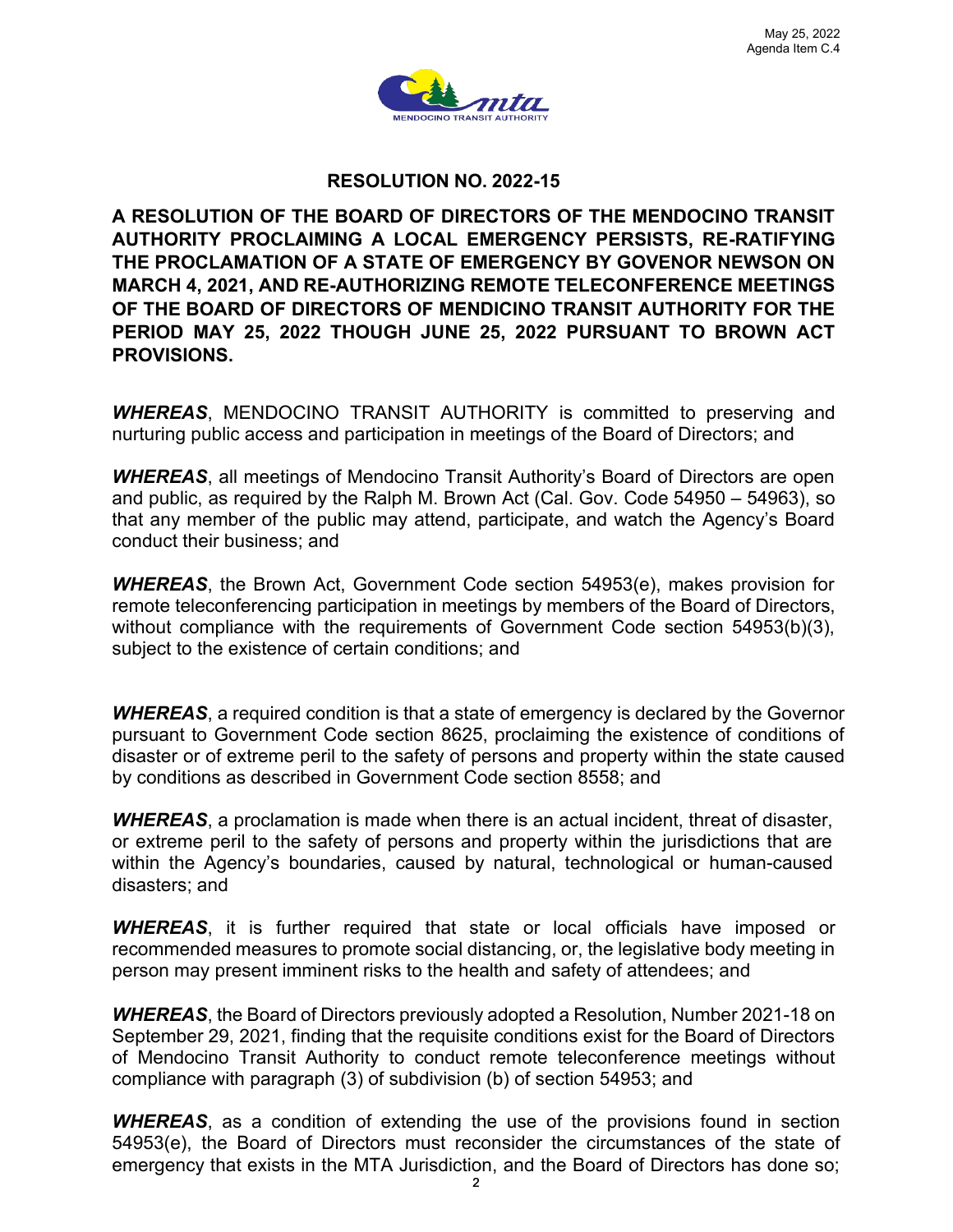and

*WHEREAS*, emergency conditions persist in the MTA jurisdiction, specifically, a State of Emergency remains active related to the SARS-Cov-2 pandemic, and

*WHEREAS*, the Board of Directors of Mendocino Transit Authority does hereby find that the SARS- CoV-2 virus continues to impact our community, and, in-persons meetings may create an environment where transmission of SARS-CoV-2 could be spread and has caused, and will continue to cause, conditions of peril to the safety of persons within the Agency that are likely to be beyond the control of services, personnel, equipment, and facilities of the Agency, and desires to proclaim a local emergency and ratify the proclamation of state of emergency by the Governor of the State of California; and

*WHEREAS*, as a consequence of the local emergency persisting, the Board of Directors does hereby find that the Board of Directors of Mendocino Transit Authority shall continue to conduct their meetings without compliance with paragraph (3) of subdivision (b) of Government Code section 54953, as authorized by subdivision (e) of section 54953, and that such legislative bodies shall continue to comply with the requirements to provide the public with access to the meetings as prescribed in paragraph (2) of subdivision (e) of section 54953; and

*WHEREAS*, Mendocino Transit Authority Board of Directors will continue to post an Agenda online, in accordance with Brown Act requirements, make the meetings available and accessible online, and allow for public participation in the meetings of the Board of Directors.

## *NOW, THEREFORE, THE BOARD OF DIRECTORS OF MENDOCINO TRANSIT AUTHORITY DOES HEREBY RESOLVE AS FOLLOWS*:

Section 1. Recitals. The Recitals set forth above are true and correct and are incorporated into this Resolution by this reference.

Section 2. Affirmation that Local Emergency Persists. The Board of Directors hereby considers the conditions of the state of emergency in the MTA jurisdiction and proclaims that a local emergency persists, and meeting in-person would create an imminent risk.

Section 3. Re-ratification of Governor's Proclamation of a State of Emergency. The Board hereby ratifies the Governor of the State of California's Proclamation of State of Emergency, effective as of its issuance date of March 4, 2021.

Section 4. Remote Teleconference Meetings. The MTA Executive Director and staff and Board of Directors of Mendocino Transit Authority are hereby authorized and directed to take all actions necessary to carry out the intent and purpose of this Resolution including, continuing